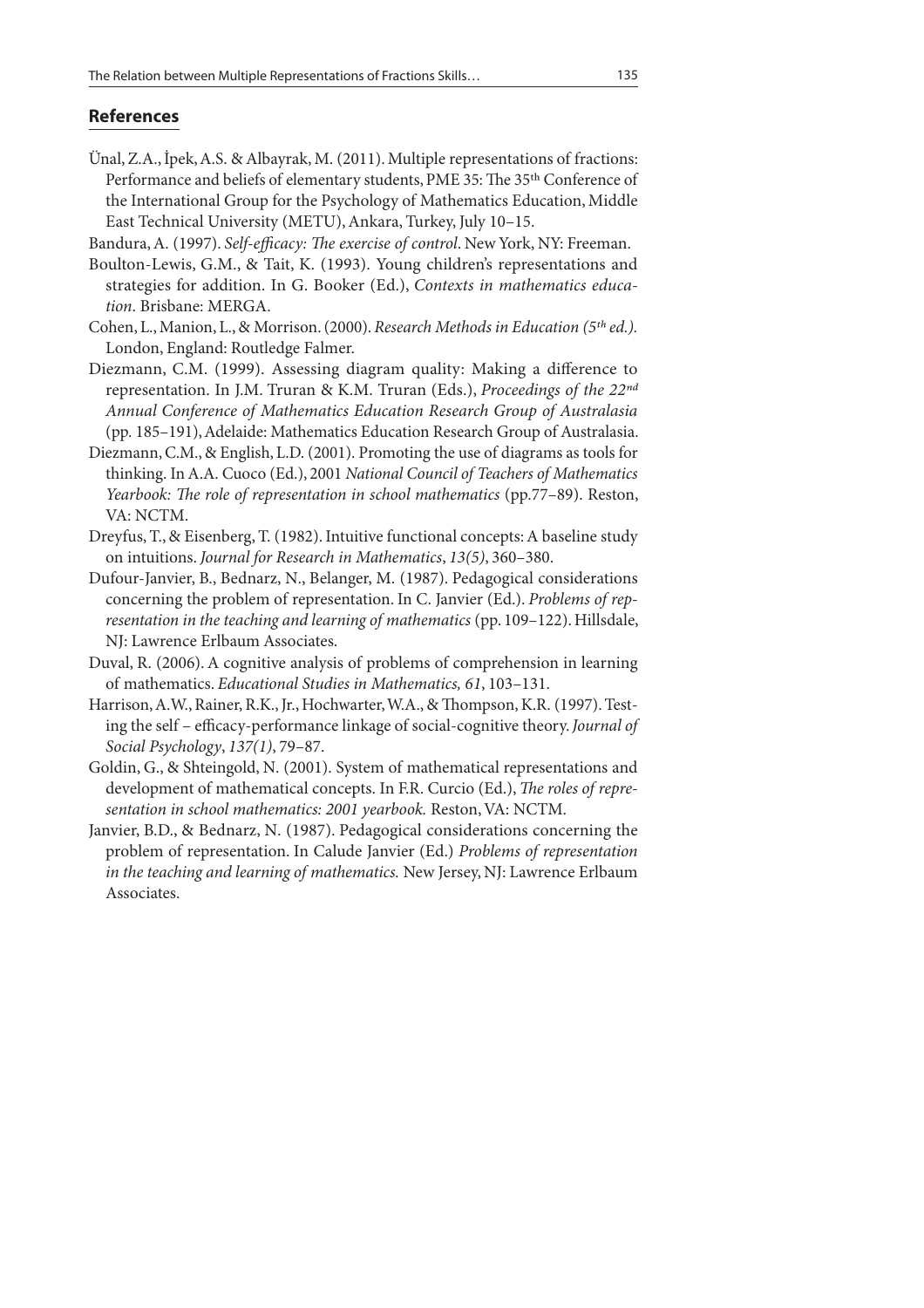- Johnson, J.L., Ratner, P.A., Bottorff, J.L., & Hayduk, L.A. (1993). An exploration of Pender's Health Promotion Model using Lisrel, Nursing Research, 42(3), 132–37.
- Keller, B.A., & Hirsch, C.R. (1998). Student preferences for representations of functions. International Journal of Mathematics Education in Science and Technology, 29(1), 1–17.
- Lesh, R., Post, T., & Behr, M. (1987). Representations and translations among representations in mathematics learning and problem solving. In C. Janvier (Ed.), Problems of representation in the teaching and learning of mathematics (pp. 33–40). Hillsdale, NJ: Lawrence Erlbaum Associates.
- NCTM (2000). Principles and Standards for School Mathematics. Reston, VA: The National Council of Teachers of Mathematics, Inc.
- Noble, T., Nemirovsky, R., Wright, T., & Tierney, C. (2001). Experiencing change: The mathematicsof change in multiple environments. Journal for Research in Mathematics Education, 32(1), 85–108.
- Palank, C.L. (1991). Determinants of health promotive behavior, Nurs Clin North Am, 26(4), 815–31.
- Panaoura, A., Gagatsis, A., Deliyianni, E., & Elia, I. (2009). The structure of students' beliefs about the use of representations and their performance on the learning of fractions. Educational Psychology, 29(6), 713–728.
- Pajares, F., & Miller, M.D. (1994). Role of self-efficacy and self-concept beliefs in mathematical problem solving: A path analysis. Journal of Educational Psychology, 86 (2), 193–203.
- Pender, N.J. (1987). Health Promotion in Nursing Practice, 2<sup>nd</sup> edition, USA: Appleton and Lange.
- Philipp, R.A. (2007). Mathematics teachers' beliefs and affect. In F.K. Lester (Ed.), Second handbook of research on mathematics teaching and learning (pp. 257–315). Charlotte, NC: Information Age Publishing.
- Pintrich, P.R., & De Groot, E.V. (1990). Motivational and self-regulated learning components of classroom academic performance. Journal of Educational Psychology, 82(1), 33–40.
- Pintrich, P.R. (1999). The role of motivation in promoting and sustaining selfregulated learning. International Journal of Educational Research, 31, 459–470.
- Swafford, J.O., & Langrall. C.W. (2000). Grade 6 students' pre-instructional use of equations to describe and represent problem situations. Journal for Research in Mathematics Education, 57(1), 89–112.
- Thomas, N.D., Mulligan, J.T., & Goldin, G.A. (2002). Children's representation and structural development of the counting sequence 1–100. Journal of Mathematical Behavior, 21, 117–133.